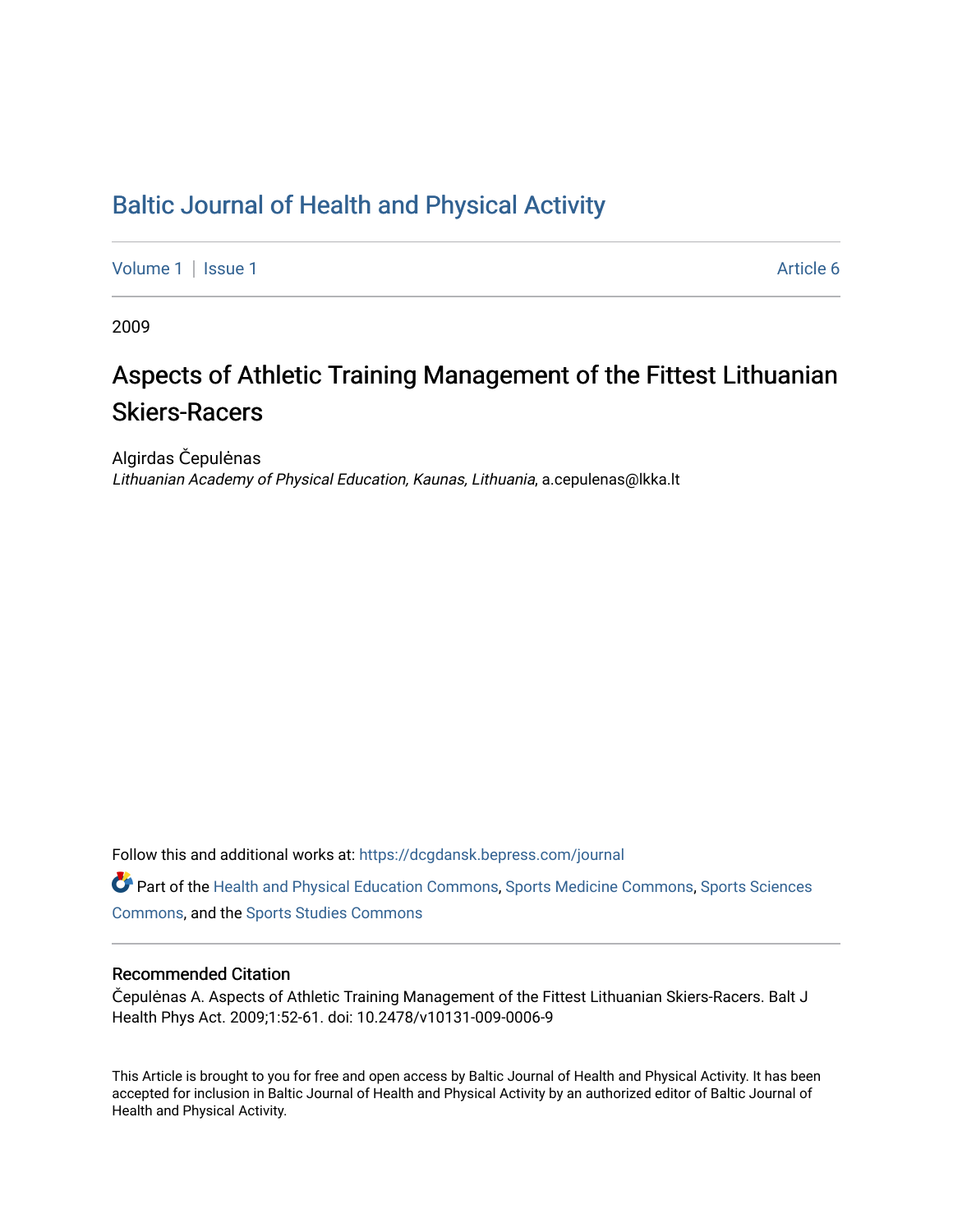|                                                                                                                                                           | <b>Aspects of Athletic Training Management</b><br>of the Fittest Lithuanian Skiers-Racers                                                                                                                                                                                                                                                                                                                                                                                                                                                                                                                                                              |
|-----------------------------------------------------------------------------------------------------------------------------------------------------------|--------------------------------------------------------------------------------------------------------------------------------------------------------------------------------------------------------------------------------------------------------------------------------------------------------------------------------------------------------------------------------------------------------------------------------------------------------------------------------------------------------------------------------------------------------------------------------------------------------------------------------------------------------|
|                                                                                                                                                           | DOI: 10.2478/v10131-009-0006-9                                                                                                                                                                                                                                                                                                                                                                                                                                                                                                                                                                                                                         |
| <b>Authors' Contribution:</b><br>A - Study Design                                                                                                         | Algirdas Čepulėnas                                                                                                                                                                                                                                                                                                                                                                                                                                                                                                                                                                                                                                     |
| B - Data Collection<br>C - Statistical Analysis<br>D - Data Interpretation<br>E - Manuscript Preparation<br>F - Literature Search<br>G - Funds Collection | Lithuanian Academy of Physical Education, Kaunas, Lithuania                                                                                                                                                                                                                                                                                                                                                                                                                                                                                                                                                                                            |
|                                                                                                                                                           | Key words: skier-racer, skiing, physical loads, anaerobic alactic, glycolitic,<br>critical intensity, anaerobic threshold                                                                                                                                                                                                                                                                                                                                                                                                                                                                                                                              |
|                                                                                                                                                           | <b>Abstract</b>                                                                                                                                                                                                                                                                                                                                                                                                                                                                                                                                                                                                                                        |
|                                                                                                                                                           | <b>Background:</b> The aim of the research was to analyse the system of athletic training<br>management of the fittest Lithuanian skiers - members of the Olympic<br>national team and to establish the peculiarities of the changes in the skiers'                                                                                                                                                                                                                                                                                                                                                                                                    |
| <b>Material/Methods:</b>                                                                                                                                  | sports performance in the perennial training process.<br>The complex studies of Lithuanian skiers were carried out three times during<br>an annual training cycle. The study analyses the indices of training loads,<br>physical working capacity and the functional capacity of the organisms of<br>Lithuanian Olympic national team skiers I. T (female), A. N (male) and M. S.<br>(male). We present methods of control of functional powers and adaptation to<br>physical loads of skiers' organisms, analyse indices of adaptation of skiers'<br>organisms to physical loads and physical efficiency in the zones of different<br>work intensity. |
| <b>Results:</b>                                                                                                                                           | Significant information about the adaptation of skiers' organisms during<br>the two-year training cycle is gained by estimating the skiers' metabolism,<br>the threshold limits of critical intensity and anaerobic effort.                                                                                                                                                                                                                                                                                                                                                                                                                            |
|                                                                                                                                                           | <b>Conclusions:</b>   Indices of oxygen consumption at the limit of anaerobic threshold and after<br>reaching the limit of critical intensity often change during the annual cycle,<br>and thus, we can judge the sports preparedness of athletes according to<br>the parameters of those indices.                                                                                                                                                                                                                                                                                                                                                     |
|                                                                                                                                                           |                                                                                                                                                                                                                                                                                                                                                                                                                                                                                                                                                                                                                                                        |
| Word count: 3518<br>Tables: 7                                                                                                                             | Received: December 2008                                                                                                                                                                                                                                                                                                                                                                                                                                                                                                                                                                                                                                |
| Figures: 1<br>References: 23                                                                                                                              | Accepted: June 2009<br>Published: September 2009                                                                                                                                                                                                                                                                                                                                                                                                                                                                                                                                                                                                       |
| Address for correspondence:                                                                                                                               |                                                                                                                                                                                                                                                                                                                                                                                                                                                                                                                                                                                                                                                        |

Prof. Algirdas Čepulėnas

Lithuanian Academy of Physical Education, Sporto 6, LT-44221 Kaunas, Lithuania Phone: +370 37 302 645 fax. + 370 37 204515 e-mail: a.cepulenas@lkka.lt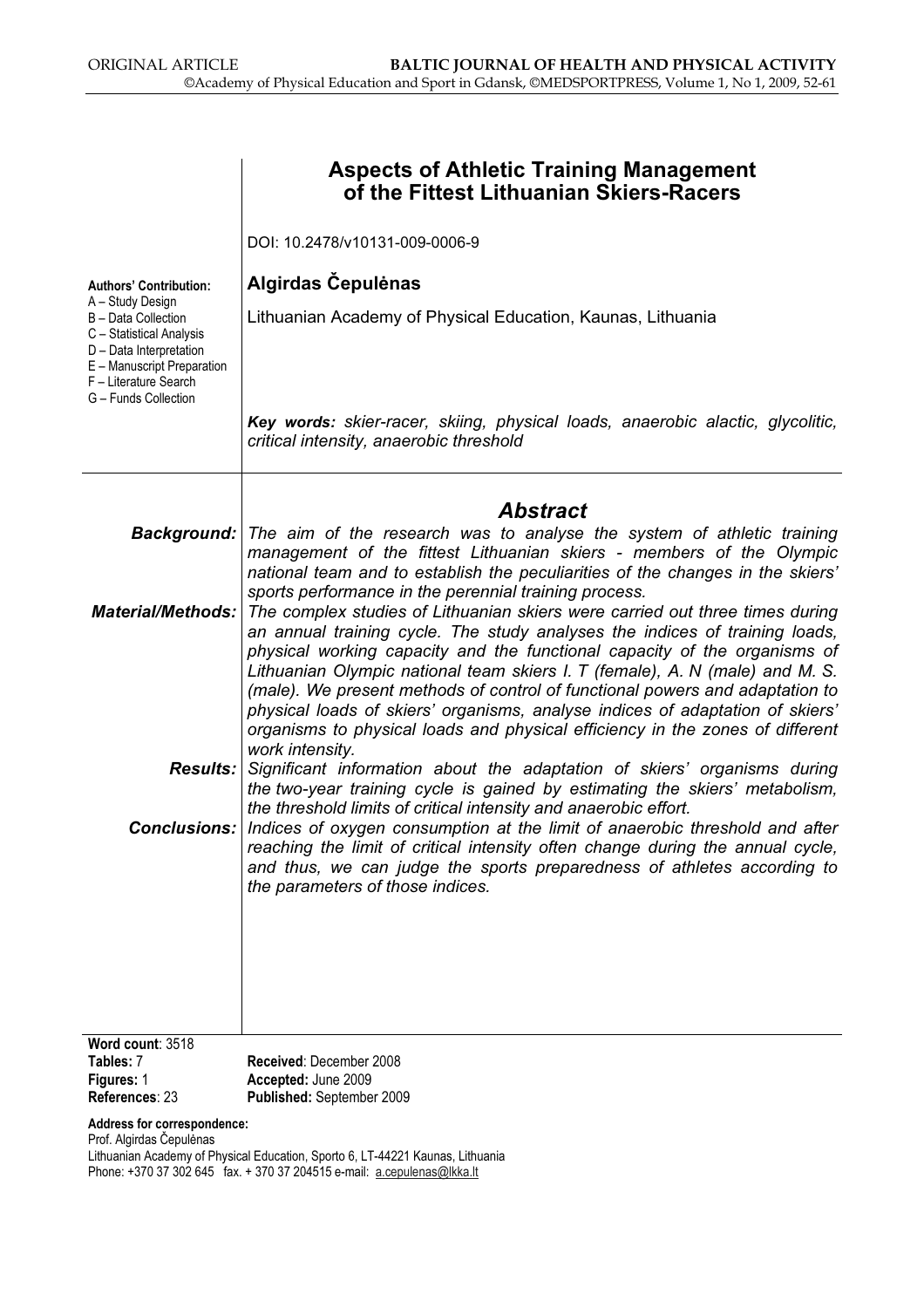#### Introduction

The constant improvement of skiers-racers' results is achieved by perfecting the national systems of sports training and preparing individual technologies of training skiers [1, 2, 3]. Individual training programs are established according to individual motor abilities of athletes and adaptation possibilities of the organism to physical loads [4, 5].

Modern training of athletes means cooperation between the coach, the athlete and the scientist arranging advanced technologies of athletic training and striving for the perfect athletic shape during the most important competitions [6, 7].

The management of athletic training of elite skiers – racers relies on the appropriate planning of the training process, properly designed content of training, and the diagnostics of the impact of physical load on the athlete's organism [5, 8, 9].

During the last decade the programs of top level ski racing competitions (Olympic Games, World Championships, World Cup) have often changed. Now the program includes ski racing in classic and separate skiing ways, racing from a separate and common start, combined racing "Pursuit" (half of the distance is covered in classic ways, and the rest of it in skiing ways, when the skis and sticks are changed), individual and team skiing sprint races (1–1.5 km). Each skiing event requires specific adaptation of the skier's organism to the loads of competition activities [5, 8, 10, 11]. The indices of adaptation of the organisms of the same skiers to physical loads while skiing in different sliding ways is also different [12, 13].

Due to more masterly skiing equipment, new technologies of ski lubrication and ski route preparation, the competitive speed of skiers covering different distances has remarkably increased and the times have reduced. Modern skiing races demand great capacity of aerobic work, ability to work in a mixed aerobic-anaerobic zone of energy production, and muscle contraction power endurance [2, 5, 8]. Skiers who take part in sprint racing need high indices of working capacity and work endurance when the energy is produced in the anaerobic glycolytic way [5, 11].

Yearly training macrocycle of Lithuanian Olympic National Team skiers is distributed in three periods: preparatory (from 1 May to 10 November), competition (from 15 November to the end of March) and transition (April). The training load of ski racers is differentiated according to their general volume and specification and bioenergetic purposefulness of physical work, distributing into relative intensity zones.

Zone 1: aerobic work of low intensity. The pulse rate (HR) is 120–140 beats / min. Such a load is suitable for the development of long but non-intensive work.

Zone 2: a physical load that develops the aerobic capacity. Its intensity is close to the limit of the anaerobic threshold (4 mmol/l). The concentration of the lactate in blood may amount to 3–5 mmol/l. VO<sub>2</sub> reaches 60–80% VO<sub>2max</sub>. HR is 141–160 beats / min.

Zone 3: a mixed anaerobic-aerobic load, the intensity of which is higher than the limit of the anaerobic threshold. The concentration of the lactate in blood may be 5–8 mmol/l, HR is 161–180 beats / min.

Zone 4: a load of high intensity is close to the limit of critical intensity or even higher. The concentration of the lactate in blood is higher than 8 mmol/l, HR is from 180 beats / min up to the maximum.

Zone 5: a load of maximum intensity (anaerobic-alactatic and mixed anaerobic alactaticglycolytic).

The control of the adaptation of skiers' organisms to the physical loads and the analysis of its results are the prerequisite for a more rational management of the training process and the differentiation of the competitive activities [4, 5, 8, 9]. The process of athletic training is closely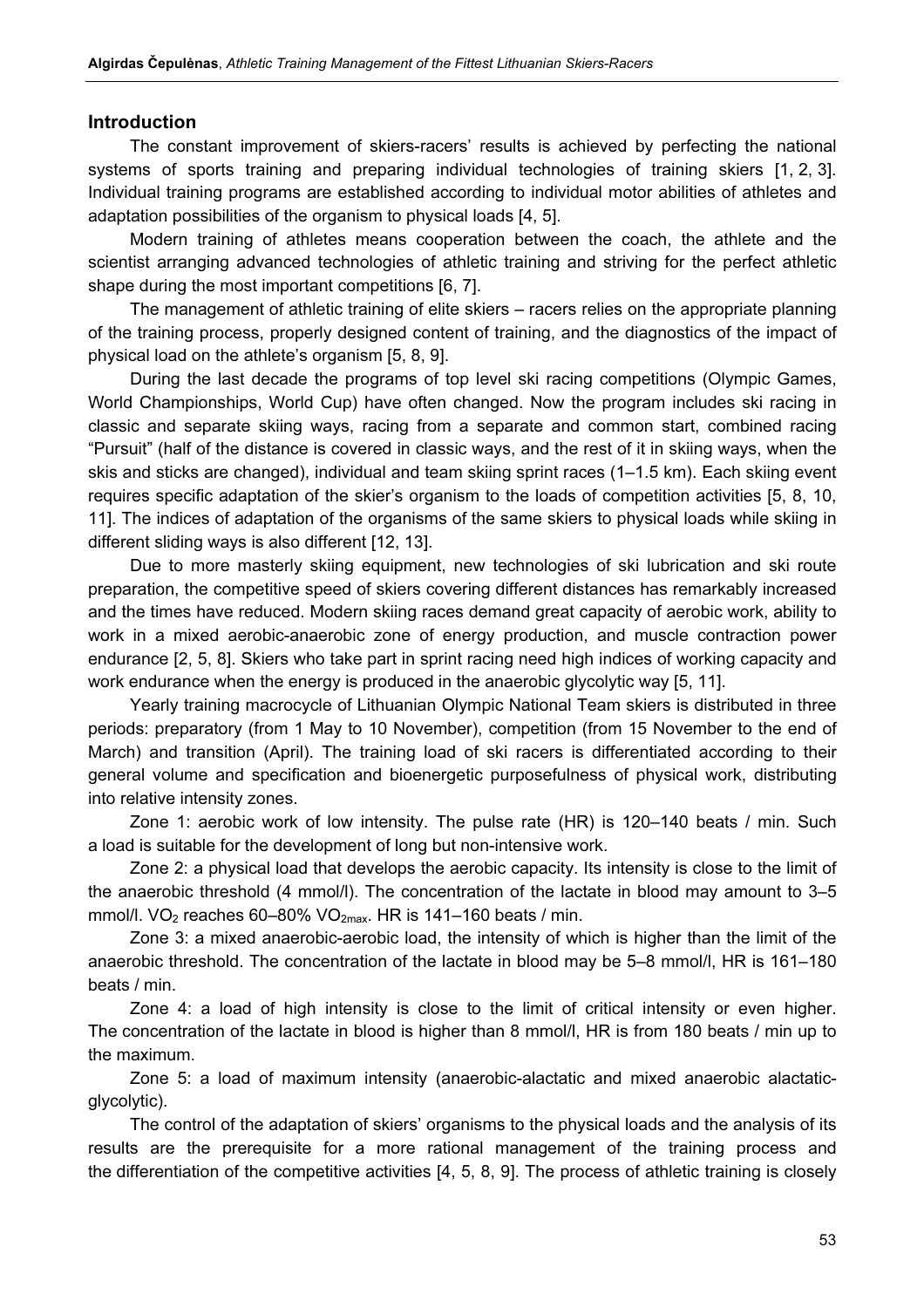linked to the modeling of the structural components of sports performance [7, 9]. The rates of adaptation of the functional systems of skiers-racers' organisms to physical loads are the precondition of planning sports results.

Thus, we suppose that performing a systematic complex control of skiers (evaluating the body composition, physical fitness, physical working capacity, muscle strength, functional capacity of the cardiovascular system, psychomotor functions) we can achieve results which correspond to the genetic abilities of skiers.

The aim of the research was to analyze the system of athletic training management of the fittest Lithuanian skiers and to establish the peculiarities of the changes in the skiers' sports performance in the perennial training process.

The object of the research was the training loads of Lithuanian Olympic national team skiers, the rates of physical efficiency and functional capacity of the organism, and the peculiarities of their changes.

#### Material and Methods

The complex studies of Lithuanian skiers were carried out three times during an annual training cycle. The study analyzes the indices of training loads, physical working capacity and the functional capacity of the organisms of Lithuanian Olympic national team skiers I. T (female), A. N (male) and M. S. (male).

Skier I. T. is the winner of the bronze medal in the World Youth Championship, participant in the Winter Olympic Games in Salt Lake City and Turin. Skier A. N. participated in Winter Olympic Games in Turin. Skier M. S. was the participant of Winter World University Games in Turin, World Cup skiing competitions and he is a member of Lithuanian Olympic National Team to participate in the Winter Olympic Games in 2010.

Research methods: scientific literature survey, analysis of athletic training programs of Lithuanian national team skiers, testing skiers in the laboratory and field settings. Tests were performed at Vilnius Sports Medicine Centre and Sports Science Institute of Vilnius Pedagogical University and Endurance Laboratory of the Lithuanian Academy of Physical Education.

While testing skiers in the laboratories we established the following rates: one-time muscle contraction capacity [14], maximal anaerobic alactic muscle capacity [15], maximal anaerobic alactic – glycolytic capacity (according to Wingate test), maximal anaerobic alactic capacity in 5–10 s exercising on the veloergometer with maximal efforts [16]. Determination of maximal anaerobic glycolytic potency completing 60 s work by veloergometer with maximal efforts [17].

When athletes were exercising on the veloergometer the gas analyzer was applied to determine their pulmonary ventilation, the frequency of their cardiac systole, oxygen uptake  $(VO<sub>2</sub>)$ , oxygen pulse and physical efficiency. We established the rates of oxygen consumption, pulmonary ventilation and physical efficiency when the limits of anaerobic threshold, aerobic threshold and critical intensity ( $VO<sub>2 max</sub>$ ) were reached.

During the training sessions and competitions we registered the cardiac systole frequency applying the pulse meter "Polar AccuRex-Pluss". The blood lactate concentration of skiers was tested in the laboratory (after physical load) and in the field settings after the training session and skiing competition.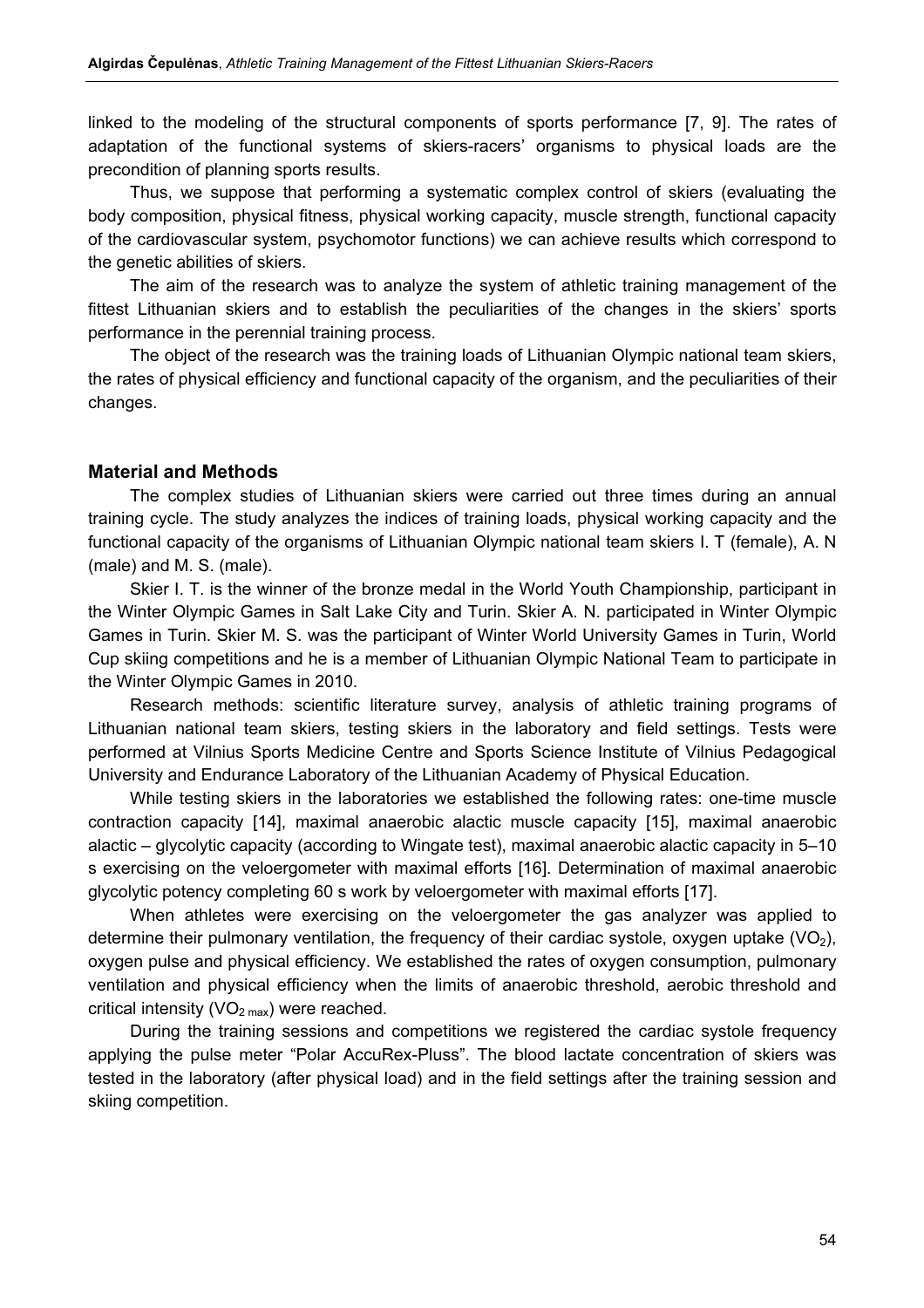#### Results and Discussion

The indices of skiers' physical development and body composition are given in Table 1. They suggest that the indices of the skiers' body mass and body mass index are higher compared to model indices of long distance elite skiers. The body mass index of female skiers – medal winners of the Olympic Games is from 20.36±0.97kg/m<sup>2</sup> to 20.68±1.35kg/m<sup>2</sup>, male skiers – medal winners is from 22.49±1.00 kg/m<sup>2</sup> to 22.80 kg/m<sup>2</sup> [18]. Lithuanian skiers for long distance races are too heavy.

Tab. 1. Changes of physical development and body composition of skiers in the training cycle of 2007–2008 (Lithuanian Olympic national team)

| <b>The</b><br>skiers'<br>initials | Testing date | Age,<br>vears | Height,<br>cm | <b>Body</b><br>mass.<br>kg | BMI,<br>kg/m <sup>2</sup> | LS, 1 | Musc.<br>mass.<br>kg | Fat<br>mass,<br>kg | <b>FMMI</b><br>real.<br>unit |
|-----------------------------------|--------------|---------------|---------------|----------------------------|---------------------------|-------|----------------------|--------------------|------------------------------|
| I. T.                             | 2007.08.29   | 23            | 168.0         | 59.5                       | 21.0                      | 4.1   | 33.4                 | 5.4                | 6.18                         |
| (female)                          | 2008.04.02   | 24            | 168.0         | 61.5                       | 22.0                      | 4.1   | 35.2                 | 6.4                | 5.51                         |
| M. S.                             | 2007.08.29   | 21            | 178.5         | 80.5                       | 25.0                      | 5.8   | 44.8                 | 6.7                | 6.65                         |
| (male)                            | 2008.04.02   | 22            | 178.0         | 78.5                       | 24.5                      | 5.5   | 44.9                 | 5.9                | 7.66                         |
| A. N.                             | 2007.08.29   | 22            | 188.0         | 82.2                       | 23.0                      | 6.4   | 43.6                 | 4.8                | 8.93                         |
| (male)                            | 2008.04.02   | 23            | 188.0         | 85.0                       | 24.2                      | 6.3   | 46.1                 | 4.3                | 10.76                        |

BMI – body mass index; LS – lung capacity; FMMI – muscle-fat mass index

The structure and the content of the skiers' training process are revealed through the parameters of training loads in one annual cycle of athletic training (Table 2, Fig. 1). The amount of skiing load makes 41–51% of the whole load of cycle exercising and corresponds to the recommended loads [19] for elite skiers. The load of roller skiing of I. T., A. N. and M. S. was 25.65%; 33.89%; 32.72%, respectively, of the whole annual cycle load of exercising.



Fig. 1. Percentage distribution of cyclic exercises load of different specification of Lithuanian Olympic national team's skiers in the training cycle of 2007–2008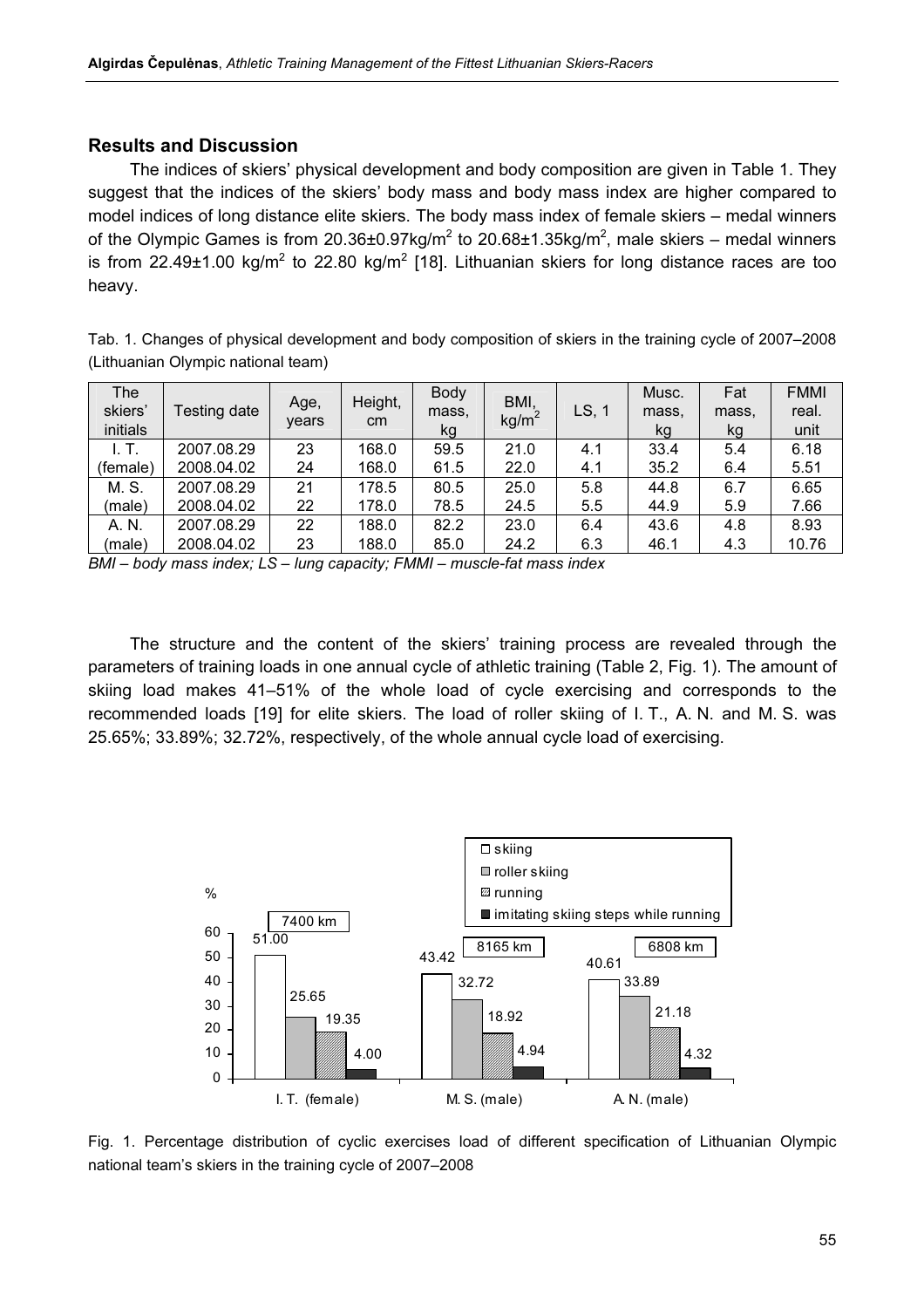| The      | Macrocycle | Running, | Imitating | Roller skiing, |      |      | Skiing, km | General   | Cycling, h |
|----------|------------|----------|-----------|----------------|------|------|------------|-----------|------------|
| skiers'  |            | km.      | skiing    | km             |      |      |            | cyclic    |            |
| initials |            |          | steps     | С              | F    | С    |            | exercises |            |
|          |            |          | while     |                |      |      |            | load, km  |            |
|          |            |          | running   |                |      |      |            |           |            |
| M. S.    | 2006-2007  | 1389     | 584       | 943            | 1496 | 2004 | 2501       | 8917      | 17         |
| (male)   | 2007-2008  | 1545     | 403       | 1193           | 1479 | 1755 | 1790       | 8165      | 33         |
| A. N.    | 2006-2007  | 1485     | 271       | 597            | 1399 | 942  | 2629       | 7323      |            |
| (male)   | 2007-2008  | 1442     | 294       | 1071           | 1236 | 1146 | 1619       | 6808      |            |

Tab. 2. Indices of training loads of Lithuanian Olympic national team's skiers during an annual macrocycle in the 2006–2008 period

 $C$  – classical style;  $F$  – free style

The load of intensive cycle (aerobic-anaerobic) work in the third zone of intensity is 10–12%. The skiers of the Lithuanian National Team are of a universal type. They participate in long distance, as well as sprint skiing races. The sports results in sprint skiing races largely depend on the muscle contraction power, anaerobic alactatic muscle strength, psychomotor reaction and movement frequency. Those indices greatly influence the maximal sliding speed in sprint races. The indices of the investigated participants' muscle contraction strength and psychomotor functions are given in Tables 3–5.

Now the skiers pay much attention to increasing anaerobic alactatic and anaerobic powers because the route conformation is hard – much rough country, and the intensity of work in the races is high. The research findings show that skiers' M. S. and A. N. powers of anaerobic capacity in the last skiing seasons increased (Table 3, 4). The indices of anaerobic alactatic-glycolytic and anaerobic glycolytic efficiency are especially significant in sprint skiing races (1–1.5 km). In the last season of 2007/2008 Lithuanian skiers achieved better results in sprint races.

| The<br>skiers' | Testing<br>date | Standing high<br>jump |     |          | <b>SMCP</b> |       |          | AAMP     |       |
|----------------|-----------------|-----------------------|-----|----------|-------------|-------|----------|----------|-------|
| initials       |                 | cm <sub>2</sub>       | mls | kGm/s/kg | W           | W/kg  | kGm/s/kg | W        | W/kg  |
| I. T.          | 2006.09.27      | 32                    | 171 | 1.87     | 1137.00     | 18.39 | 1.26     | 766.00   | 12.35 |
| (female)       | 2007.04.16      | 34                    | 175 | 1.94     | 1169.12     | 19.01 | 1.21     | 724.00   | 11.86 |
|                | 2007.08.29      | 28                    | 168 | 1.66     | 968.30      | 16.20 | 1.03     | 600.80   | 10.10 |
|                | 2007.10.08      | 34                    | 205 | 1.66     | 1001.00     | 16.30 | 1.14     | 689.00   | 11.20 |
|                | 2008.04.02      | 31                    | 194 | 1.60     | 956.00      | 15.69 | 1.24     | 741.00   | 12.16 |
| M. S.          | 2006.09.27      | 47                    | 178 | 2.64     | 2029.00     | 25.88 | 1.80     | 1384.00  | 17.65 |
| (male)         | 2007.02.14      | 43                    | 162 | 2.65     | 2065.00     | 25.98 | 1.78     | 1387.00  | 17.45 |
|                | 2007.04.16      | 44                    | 153 | 3.12     | 2416.00     | 30.59 | 1.98     | 1533.00  | 19.41 |
|                | 2007.08.29      | 46                    | 163 | 2.82     | 2225.00     | 27.60 | 1.75     | 1410.00  | 17.10 |
|                | 2007.10.08      | 44                    | 225 | 1.96     | 1518.00     | 19.20 | 1.98     | 15.34.00 | 19.40 |
|                | 2007.12.05      | 41                    | 155 | 2.65     | 2052.00     | 25.98 | 1.72     | 1332.00  | 16.86 |
|                | 2008.04.02      | 42                    | 147 | 2.86     | 2199.00     | 28.01 | 1.81     | 1392.00  | 17.75 |
| A. N.          | 2006.09.27      | 39                    | 177 | 2.20     | 1812.00     | 21.57 | 1.62     | 1334.00  | 15.88 |
| (male)         | 2007.02.14      | 45                    | 195 | 2.31     | 1857.00     | 22.65 | 1.73     | 1391.00  | 16.96 |
|                | 2007.04.16      | 39                    | 186 | 2.10     | 1708.00     | 20.59 | 1.84     | 1497.00  | 18.04 |
|                | 2007.08.29      | 36                    | 167 | 2.15     | 1732.00     | 21.00 | 1.65     | 1329.70  | 16.10 |
|                | 2007.12.05      | 40                    | 187 | 2.14     | 1752.00     | 20.98 | 1.69     | 1384.00  | 16.57 |
|                | 2008.04.02      | 41                    | 182 | 2.25     | 1877.00     | 22.09 | 1.77     | 1475.00  | 17.35 |

Tab. 3. Indices of single muscle contraction power, anaerobic muscle strength of Lithuanian Olympic national team skiers in the training cycle of 2006–2008

SMCP– single muscular contraction power; AAMP– anaerobic alactatic muscular power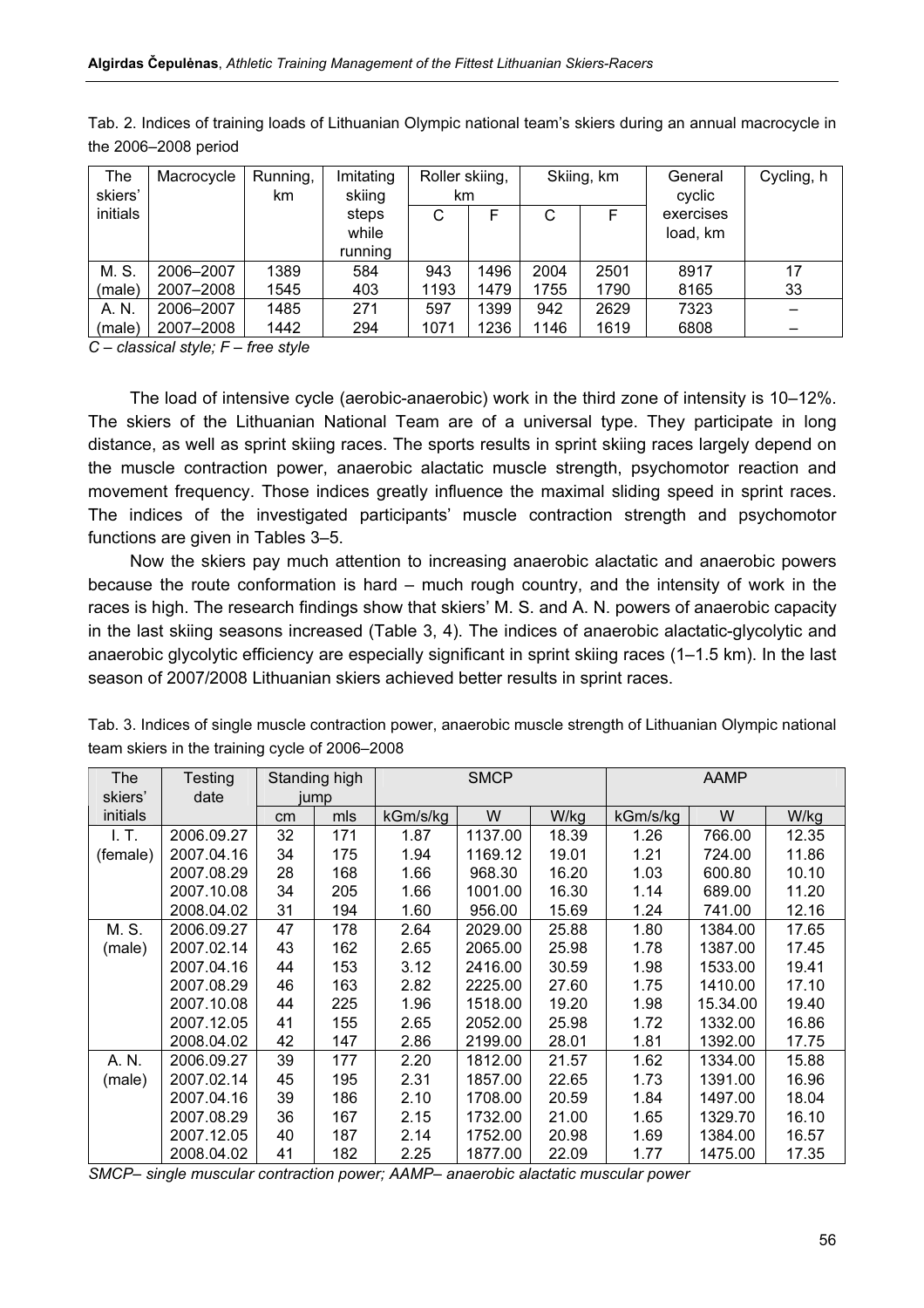In sprint racing 50% of energy is produced by aerobic reactions, and 50% – by anaerobic reactions [5].

In the ski racing competition the distances covered are different, so the bioenergetics of competitive activities covering different distances is different too [8]: in 5–10 km races 80–90% of energy is produced in aerobic ways, and 20-10% in anaerobic ways, and the blood lactate concentration is 12-14 mmol/L; in 15 km races 90–95% of energy is produced in aerobic, and 10- 15%- in anaerobic ways. The blood lactate concentration is 12–10 mmol/L; in 30 km races 95–98% of energy is gained in aerobic ways, and 5-2% – in anaerobic, and the blood lactate concentration is 4–8 mmol/L.

According to the findings of [2], in the skiing races on the ski routes which correspond to the requirements of International Skiing Federation (FIS), in 5 and 10 km races for women and 10- 15 km races for men, anaerobic alactatic – glycolytic work takes on average 7.2% of the race time, anaerobic glycolytic work – 35.8%, and combined anaerobic–aerobic work – 36.5%, aerobic work – 20.5% of the time to cover the distance. In the 30 km races the energy production by aerobic reactions amounts to 58.8% of the time to cover the distance, combined aerobic-anaerobic work – 5.7%. In the 50 km distance aerobic work amounts to 62.1%, and combined aerobic-anaerobic work – 37.9%.

However, in the skiing races the most important thing is skiers' aerobic capacity. The indices of aerobic power and aerobic capacity are especially significant [4, 5, 8]. If we want to know the organism's ability to adapt to physical loads, it is important to establish the parameters of aerobic efficiency at the thresholds of aerobic, anaerobic limits and after reaching the limit of critical intensity. While evaluating the skier's aerobic efficiency, it is important to estimate the limits of critical intensity and the changes in the anaerobic threshold in the multi-year training period [20, 21].

| The      | Testing date |      | Mean power capacity during 10 s, 30 s, 60 s |     |      |     |      |        |  |  |  |
|----------|--------------|------|---------------------------------------------|-----|------|-----|------|--------|--|--|--|
| skiers'  |              | W    | W/kg                                        | W   | W/kg | W   | W/kg | La,    |  |  |  |
| initials |              |      |                                             |     |      |     |      | mmol/l |  |  |  |
| I. T.    | 2006.09.27   | 529  | 8.50                                        |     |      | 380 | 6.10 | 9.6    |  |  |  |
| (female) | 2007.04.16   | 621  | 10.20                                       | 466 | 7.70 | 402 | 6.60 | 14.1   |  |  |  |
|          | 2007.08.29   | 544  | 9.07                                        | 453 | 7.55 | 397 | 6.73 | 15.6   |  |  |  |
|          | 2007.10.08   | 538  | 9.00                                        | 468 | 8.00 | 390 | 6.80 | 13.1   |  |  |  |
|          | 2008.04.02   | 516  | 8.05                                        | 502 | 8.20 | 390 | 6.40 | 14.3   |  |  |  |
| M. S.    | 2006.09.27   | 921  | 11.80                                       |     |      | 560 | 7.20 | 11.9   |  |  |  |
| (male)   | 2007.02.14   | 1037 | 13.30                                       | 722 | 9.30 | 576 | 7.40 | 16.7   |  |  |  |
|          | 2007.04.16   | 1080 | 13.70                                       | 727 | 9.20 | 574 | 7.30 | 14.8   |  |  |  |
|          | 2007.08.29   | 1036 | 12.95                                       | 713 | 8.92 | 568 | 7.12 | 15.1   |  |  |  |
|          | 2007.10.08   | 1114 | 14.10                                       | 720 | 9.10 | 590 | 7.80 | 15.4   |  |  |  |
|          | 2007.12.05   | 1042 | 13.20                                       | 735 | 9.30 | 587 | 7.40 | 15.4   |  |  |  |
|          | 2008.04.02   | 1140 | 14.60                                       | 745 | 9.60 | 584 | 7.50 | 16.1   |  |  |  |
| A. N.    | 2006.09.27   | 941  | 11.20                                       |     |      | 568 | 6.80 | 11.0   |  |  |  |
| (male)   | 2007.02.14   | 1101 | 13.40                                       | 732 | 8.90 | 596 | 7.30 | 14.3   |  |  |  |
|          | 2007.04.16   | 1162 | 14.20                                       | 736 | 8.90 | 587 | 7.10 | 13.9   |  |  |  |
|          | 2007.08.29   | 833  | 10.16                                       | 646 | 7.88 | 522 | 6.37 | 12.8   |  |  |  |
|          | 2007.12.05   | 990  | 12.10                                       | 660 | 7.90 | 571 | 7.00 | 13.9   |  |  |  |
|          | 2008.04.02   | 1257 | 14.80                                       | 748 | 8.80 | 577 | 6.80 | 13.0   |  |  |  |

Tab. 4. Data of anaerobic alactatic capacity, anaerobic alactatic-glycolytic capacity and anaerobic glycolytic capacity of Lithuanian Olympic national team skiers in the training cycle of 2006–2008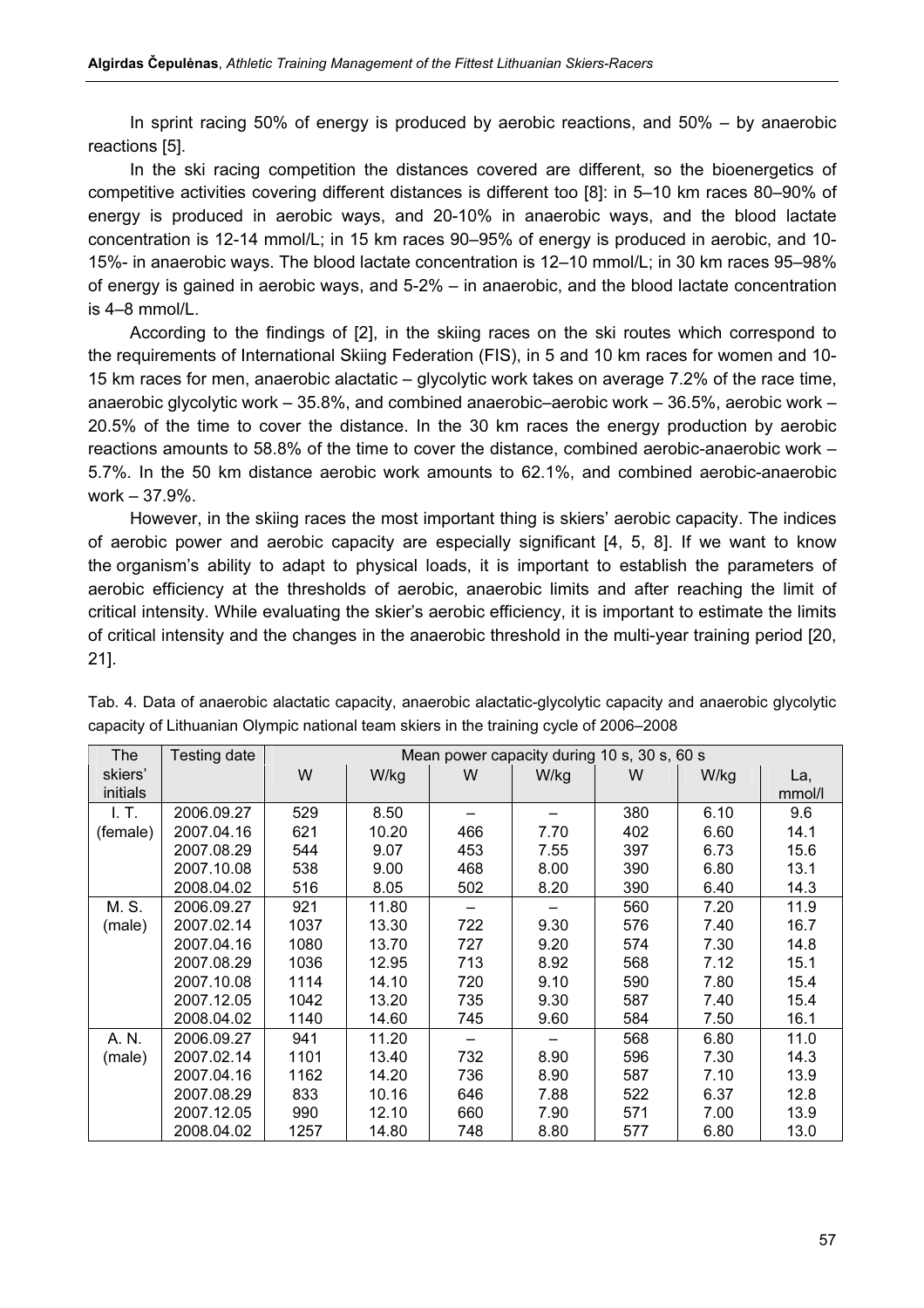The two-year changes in aerobic capacity indices of Lithuanian Olympic national team are given in Tables 6 and 7. Indices of oxygen consumption (VO<sub>2</sub> max) and VO<sub>2</sub> at the anaerobic threshold limit are impermanent and they often change in the annual cycle. Our research indicated that the highest indices of  $VO<sub>2</sub>$  max of skiers A. N. and M. S. were achieved in the season of 2007/2008. As many authors suggest [20, 22], the threshold of anaerobic circulation of elite skiers who develop their endurance can come close to the limit of maximal intensity and amount to 80– 95% of  $VO<sub>2</sub>$  max. Three levels of  $VO<sub>2</sub>$  are recommended [23] to evaluate the threshold of anaerobic circulation: low level, when  $VO_2 = 43-50$  ml/kg/min, moderate level, when  $VO_2$  is 50-58 ml/kg/min, and high, when  $\sqrt{O_2}$  is 59–68 ml/kg/min [20]. Oxygen consumption  $(\sqrt{O_2})$  of the researched skiers in per cent from  $VO<sub>2</sub>$  max at the threshold of anaerobic circulation is high: I. T. 76.9–90.3%, A. N 87.61–95.9%, and M. S 79.7–92.5%.

Analyzing the skiers' data of two-year research [20, 21] we found that indices of muscle contraction strength and anaerobic alactatic capacity do not change much in the annual training cycle.

After the competition season of 2007–2008 the Lithuanian national team skiers' rates of onetime muscle contraction capacity, anaerobic glycolytic capacity (exercising on the veloergometer for 60 s) and aerobic capacity (according to  $VO_{2max}$ ) were as follows:

Male skier M. S.: 2199 W – 28.01 W / kg; 584 W – 7.5 W / kg; 76.2 ml / min / kg; Male skier A. N.: 1877 W – 22.09 W / kg; 577 W – 6.8 W / kg; 72.6 ml / min / kg; Female skier I. T.: 956 W – 15.69 W / kg; 390 W – 6.4 W / kg; 59.6 ml / min / kg.

Tab. 5. Indices of time psychomotor reaction and frequency of Lithuanian Olympic national team skiers in the training cycle of 2006–2008

| The skiers' initials | Testing date | Psychomotoric reaction, | Tapping test, cycles/10 s |
|----------------------|--------------|-------------------------|---------------------------|
|                      |              | ms                      |                           |
| I. T. (female)       | 2006.09.27   | 220                     | 73                        |
|                      | 2007.04.16   | 170                     | 74                        |
|                      | 2007.08.29   | 168                     | 76                        |
|                      | 2007.10.08   | 167                     | 73                        |
|                      | 2008.04.02   | 180                     | 68                        |
| M. S. (male)         | 2006.09.27   | 188                     | 79                        |
|                      | 2007.02.14   | 174                     | 92                        |
|                      | 2007.04.16   | 165                     | 98                        |
|                      | 2007.08.29   | 195                     | 70                        |
|                      | 2007.10.08   | 152                     | 76                        |
|                      | 2007.12.05   | 156                     | 74                        |
|                      | 2008.04.02   | 159                     | 75                        |
| A. N. (male)         | 2006.09.27   | 195                     | 74                        |
|                      | 2007.02.14   | 156                     | 74                        |
|                      | 2007.04.16   | 165                     | 79                        |
|                      | 2007.08.29   | 151                     | 78                        |
|                      | 2007.12.05   | 174                     | 92                        |
|                      | 2008.04.02   | 157                     | 79                        |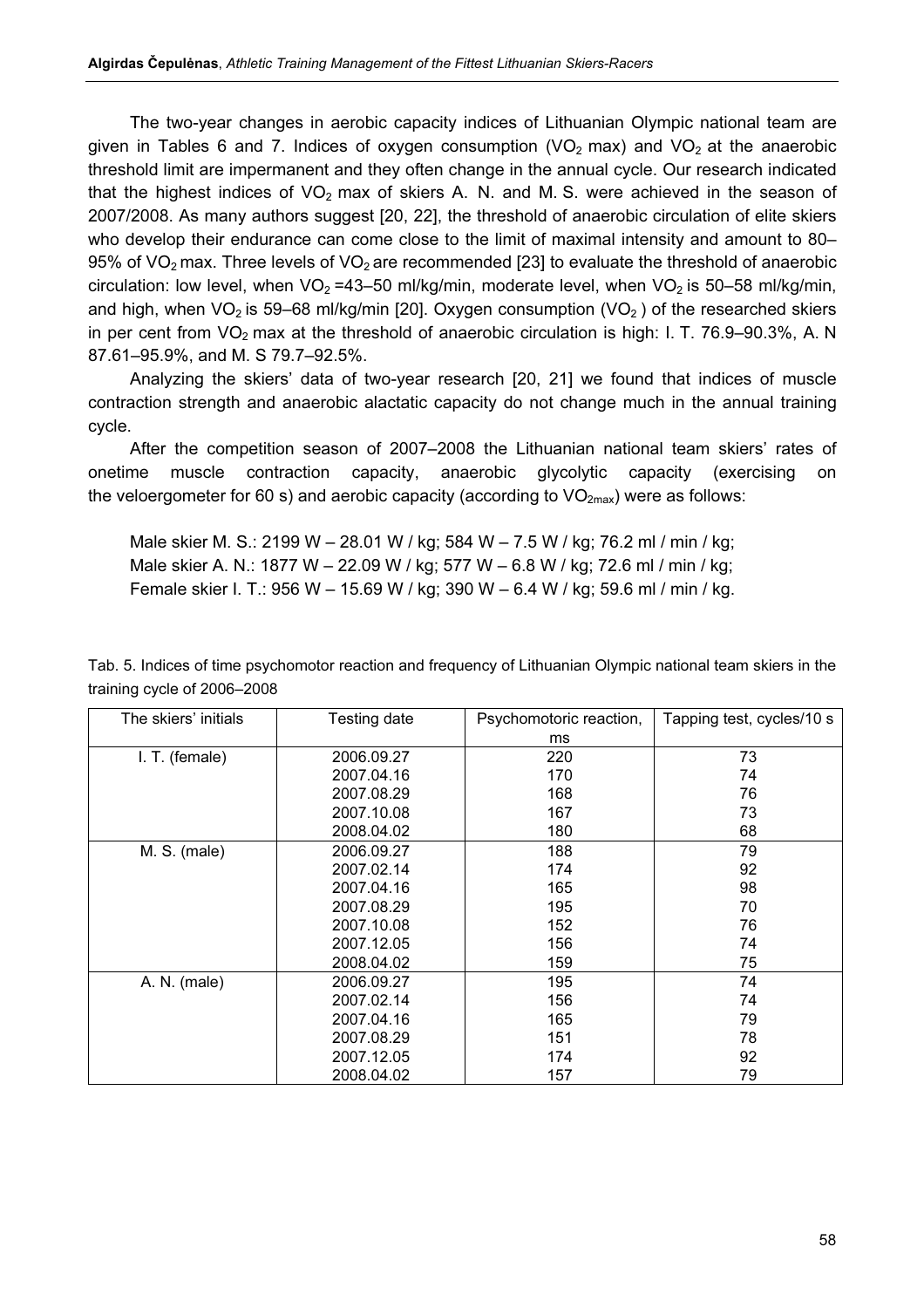| <b>The</b> | esting date |       | Anaerobic threshold |         |         |                 |      |     |                 |  |
|------------|-------------|-------|---------------------|---------|---------|-----------------|------|-----|-----------------|--|
| skiers'    |             | PR,   | LV,                 | $VO2$ , | $VO2$ , | $VO2$ %         | OP,  |     | Work capacity   |  |
| initials   |             | b/min | l/min               | l/min   | ml/min/ | from            | mb/b |     |                 |  |
|            |             |       |                     |         | kg      | VO <sub>2</sub> |      | W   | km/h            |  |
|            |             |       |                     |         |         | max             |      |     |                 |  |
| I.T.       | 2006.09.27  | 164   | 94.2                | 2.63    | 42.5    | 76.9            | 16.0 | 230 |                 |  |
| (female)   | 2007.04.16  | 164   | 78.0                | 2.47    | 40.6    | 84.0            | 15.0 | 240 |                 |  |
|            | 2007.08.29  | 176   | 96.7                | 3.72    | 62.1    | 90.3            | 21.1 |     | 13              |  |
|            | 2007.10.08  | 166   | 80.1                | 3.31    | 54.3    | 85.7            | 19.9 | 225 |                 |  |
|            | 2008.04.02  | 166   | 76.9                | 3.22    | 52.8    | 88.4            | 19.4 |     | 13.4            |  |
| M. S.      | 2006.09.27  | 167   | 144.5               | 3.74    | 48.1    | 88.6            | 22.4 | 320 |                 |  |
| (male)     | 2007.02.14  | 170   | 144.5               | 4.56    | 58.6    | 85.7            | 26.8 | 360 |                 |  |
|            | 2007.04.16  | 164   | 104.6               | 2.89    | 36.1    | 83.5            | 17.6 | 300 |                 |  |
|            | 2007.08.29  | 169   | 151.4               | 5.47    | 68.4    | 91.3            | 32.3 |     | 13              |  |
|            | 2007.10.08  | 167   | 148.3               | 4.81    | 60.9    | 79.7            | 28.8 | 300 |                 |  |
|            | 2007.12.05  | 161   | 163.9               | 5.51    | 70.7    | 88.9            | 34.2 |     | 13              |  |
|            | 2008.04.02  | 170   | 169.4               | 5.57    | 70.5    | 92.5            | 32.7 |     | 13              |  |
| A. N.      | 2006.09.27  | 159   | 123.3               | 3.99    | 47.1    | 95.5            | 25.0 | 350 |                 |  |
| (male)     | 2007.02.14  | 160   | 125.8               | 4.46    | 55.1    | 95.9            | 27.8 | 370 |                 |  |
|            | 2007.04.16  | 146   | 126.6               | 3.96    | 47.3    | 90.9            | 26.9 | 360 |                 |  |
|            | 2007.08.29  | 165   | 124.9               | 5.19    | 63.4    | 88.5            | 31.4 |     | 12              |  |
|            | 2007.12.05  | 161   | 125.5               | 5.69    | 68.6    | 87.61           | 35.3 |     | 12 <sub>2</sub> |  |
|            | 2008.04.02  | 172   | 135.8               | 5.90    | 69.4    | 95.60           | 34.3 |     | 13              |  |

Table 6. Functional indices at the limit of anaerobic threshold of Lithuanian Olympic national team skiers in the training cycle of 2006–2008

PR– pulse rate; LV – lung ventilation;VO $_2$ – oxygen uptake; OP– oxygen pulse

| Tab. 7. Indices of aerobic capacity at the limit of critical intensity of Lithuanian Olympic national team skiers |  |  |  |  |  |
|-------------------------------------------------------------------------------------------------------------------|--|--|--|--|--|
| in the training cycle of 2006-2008                                                                                |  |  |  |  |  |

| The      | Testing    | Critical intensity limit |           |               |           |          |               |      |  |  |
|----------|------------|--------------------------|-----------|---------------|-----------|----------|---------------|------|--|--|
| skiers'  | date       | PR,                      | LV, I/min | $VO2$ , I/min | $VO2$ ,   | OP, mb/b | Work capacity |      |  |  |
| initials |            | b/min                    |           |               | ml/min/kg |          | W             | km/h |  |  |
| I. T.    | 2006.09.27 | 175                      | 119.4     | 2.86          | 46.3      | 16.3     | 260           |      |  |  |
| (female) | 2007.04.16 | 176                      | 118.0     | 2.94          | 48.2      | 16.7     | 280           |      |  |  |
|          | 2007.08.29 | 194                      | 123.0     | 4.12          | 68.7      | 21.2     |               | 14.4 |  |  |
|          | 2007.10.08 | 181                      | 107.0     | 3.86          | 63.3      | 21.3     |               | 14.0 |  |  |
|          | 2008.04.02 | 168                      | 91.6      | 3.64          | 59.6      | 21.6     |               | 14.0 |  |  |
| M. S.    | 2006.09.27 | 178                      | 189.3     | 4.22          | 54.3      | 23.7     | 370           |      |  |  |
| (male)   | 2007.02.14 | 190                      | 227.0     | 5.32          | 68.3      | 28.0     | 420           |      |  |  |
|          | 2007.04.16 | 189                      | 214.0     | 3.46          | 43.3      | 18.3     | 400           |      |  |  |
|          | 2007.08.29 | 186                      | 190.8     | 5.99          | 74.9      | 32.2     |               | 13.8 |  |  |
|          | 2007.10.08 | 188                      | 192.0     | 6.03          | 70.7      | 32.1     |               | 14.0 |  |  |
|          | 2007.12.05 | 180                      | 201.0     | 6.20          | 79.5      | 34.4     |               | 15.0 |  |  |
|          | 2008.04.02 | 183                      | 209.6     | 6.02          | 76.2      | 32.9     |               | 14.4 |  |  |
| A. N.    | 2006.09.27 | 170                      | 141.2     | 4.18          | 49.8      | 24.5     | 390           |      |  |  |
| (male)   | 2007.02.14 | 169                      | 148.0     | 4.65          | 57.4      | 27.5     | 390           |      |  |  |
|          | 2007.04.16 | 154                      | 141.0     | 4.32          | 52.0      | 28.0     | 380           |      |  |  |
|          | 2007.08.29 | 172                      | 151.3     | 5.86          | 71.5      | 34.0     |               | 13.0 |  |  |
|          | 2007.12.05 | 176                      | 169.0     | 6.49          | 78.3      | 36.8     |               | 13.0 |  |  |
|          | 2008.04.02 | 182                      | 154.0     | 6.17          | 72.6      | 33.9     |               | 13.4 |  |  |

 $PR$  – pulse rate; LV – lung ventilation;VO $_2$ – oxygen uptake; OP – oxygen pulse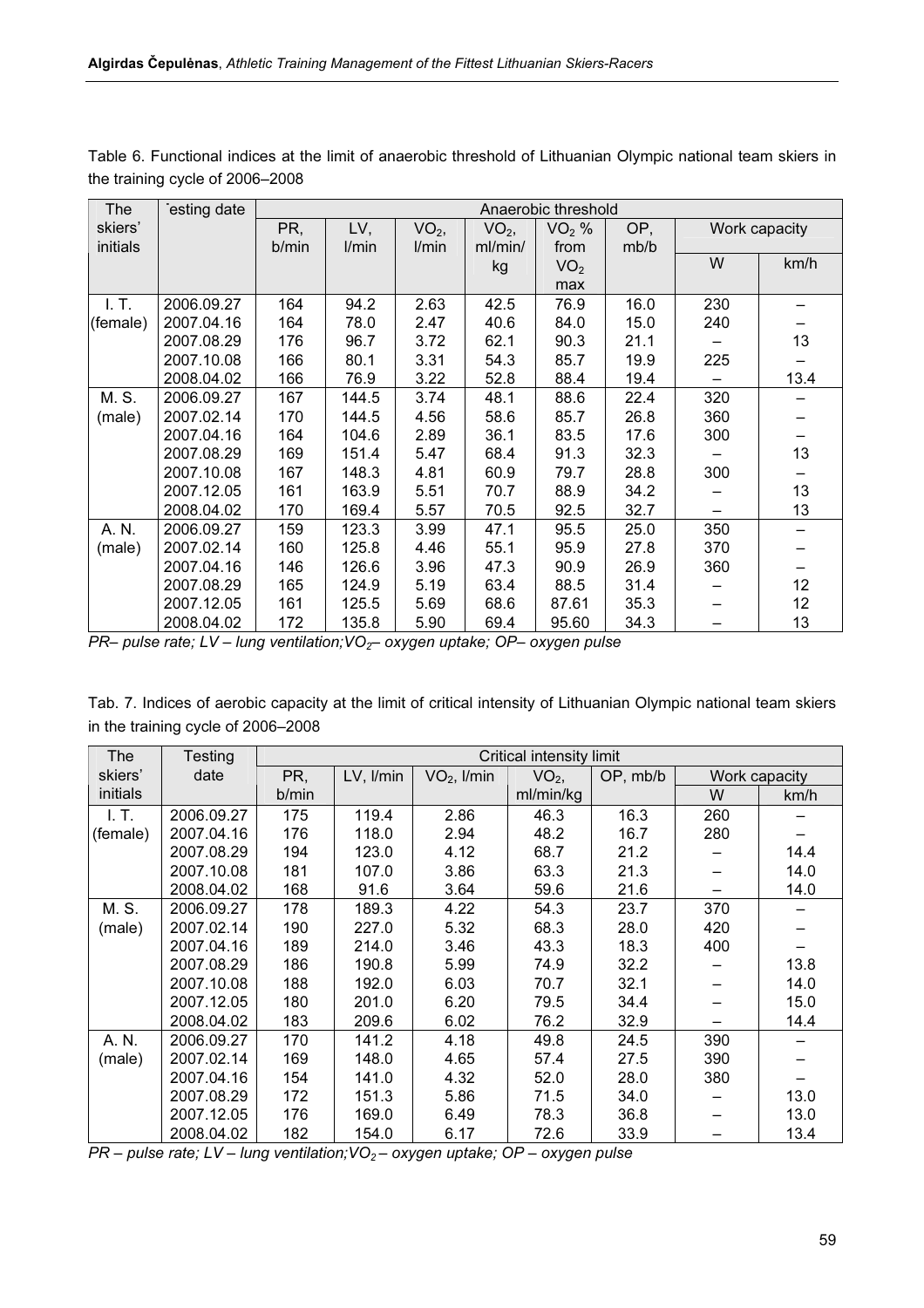Indices of oxygen consumption at the limit of anaerobic threshold and after reaching the limit of critical intensity often change during the annual cycle, and thus, we can judge the sports preparedness of athletes according to the parameters of those indices.

The rates of maximal oxygen consumption of Lithuanian skiers were lower compared to the model rates of elite skiers. Thus, it would be appropriate to apply more training means and physical loads, stimulating the increase of maximal oxygen consumption, during the whole training process.

## **Conclusions**

1. Significant information about the adaptation of skiers' organisms during the multi-year training cycle is gained by estimating the skiers' metabolism, the threshold limits of critical intensity and anaerobic circulation.

2. Oxygen consumption at the threshold limit of anaerobic circulation is a very informative index of the adaptation of the organism. In many cases this index is moderate among Lithuanian skiers. We would like this index to be higher than 60 ml/min/kg, when athletes are in good athletic form.

3. Skiers of the Lithuanian National Olympic Team have to increase their training loads which improve the indices of maximal oxygen consumption (VO<sub>2</sub> max). It is desirable that VO<sub>2</sub> max of male skiers would be 80 ml/min/kg and higher, and 70 ml/min/kg and higher for female skiers.

## References

- 1. Batalov AG. Modelno-celovoy sposob postroenijasportivnoj podgotovki vysokokvalificirovanych sportsmenov v zimnich ciklicheskich vidach sporta [in Russian] [Model training of top-qualified sportspersons regarding winter sport disciplines]. Teorija i Praktika Fizicheskoj Kultury 2000;11:46-52.
- 2. Ramenskaya TI. Bioenergetitcheskoje modelirovanije sorevnovatelnoj dejatelnosti silnejshih lyshnikovgonshchikov na XVIII Zimnich olimpijskich igrach (Nagano, 1998) [in Russian] [Bio-energetic modelling the top-panchenists actions during Winter Olympic Games Nagano 1998]. Teorija i Praktika Fizicheskoj Kultury 2000;2:6-12.
- 3. Kindinger W, Spitz L, Nittel R. Top Team Turin die Konzeption Vorbereitung des Deutschen Wintersports auf die XX Olympischen Winterspiele 2006 Turin [ in German] [Idea of preparation of German winter sport disciplines for 20th Winter Olympic Games 2006 Turin]. Leistungssport 2004;34(3): 28-30.
- 4. Gaskill SE, Serfass RS, Bacharch DW, Kelly JM. Responses to training in cross-country skiers. Med Sci Sport Exerc 1999;31(8):1211-1217.
- 5. Rusko H. Physiology of cross country skiing. In: Rusko H, editor. Handbook of Sports Medicine and Science Cross Country Skiing. Oxford: Blackwell Science; 2003, 1-31.
- 6. Bompa TO. Periodization: Theory and methodology of training.  $4<sup>th</sup>$  ed. Champaign, IL.: Human Kinetics; 1999.
- 7. Mester J, Perl J. Grenzen der Anpassungs-Zeitreihenanalyse und ein informatisches Metamodell zur Untersuchung physiologischer Adaptationprozesse [in German] [The IT metamodell for physiologigal adptation porecess research]. Leistungssport 2000;1(30):43-51.
- 8. Neumann G. Leistunggstruktur. In: Hottenrott K, Urban V, editors. Handbuch für Skilanglauf. Aachen: Meyer & Meyer; 1998, 260–271.
- 9. Čepulėnas A. Achievable model of physical and functional abilities of high performance skiers. Sport Science 2001;23(1):38-42.
- 10. Viitasalo J, Norvapalo K, Laakso J, Leppävuore A, Salo A. Effects of 50 km racing on ski skating kinematics in the Falun World Championships in 1993. In: Müller E, Schrameder H, Kornexi E, Rashner C, editors. Science and Skiing. Cambridge; 1997, 88-96.
- 11. Stöggl T, Lindinger S, Müller E. Testing concepts for the cross-country skiing sprint. In: Linamo V, Komi PV, Müller E. Science and Nordic Skiing. Aachen: Meyer & Meyer; 2007, 159-170.
- 12. Hoffman MD. Psychological comparisons of cross-country skiing techniques. Med Sci Sport Exerc 1992;24(9):1023-1032.
- 13. Holmberg H-C, Lindinger S, Stögl T, Björklung G, Müller E. Contribution of the legs to double-poling performance in elite cross-country skiers. Med Sci Sport Exerc 2006;38(10):1853-1860.
- 14. Bosco C. Strength assessment with the Bosco's Test. Rome: Italian Society of Sport Science; 1999.